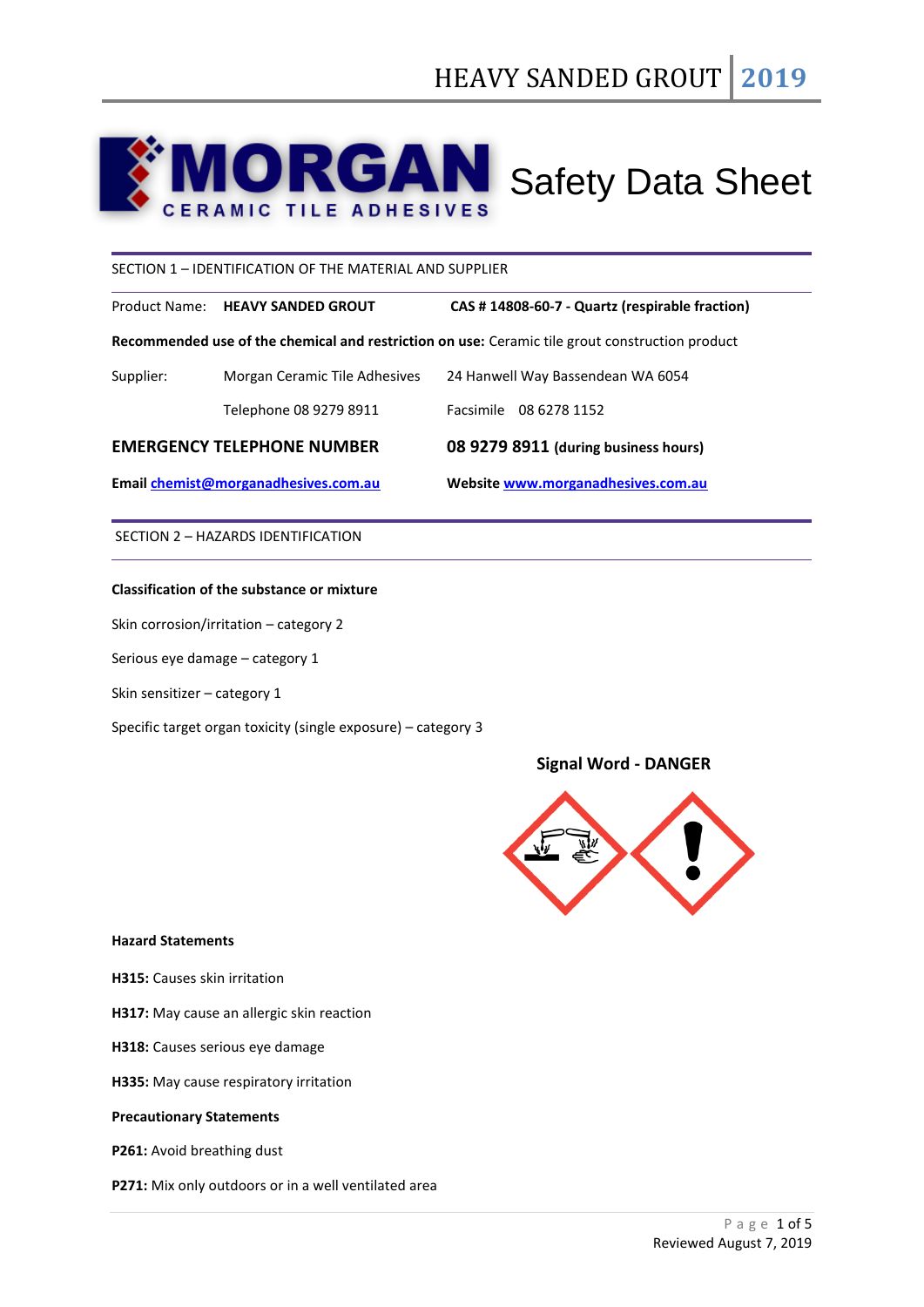**P280:** Wear protective gloves/protective clothing/eye protection/face protection

**P302+P352: IF ON SKIN**: Wash with plenty of soap and water

**P304+P340: IF INHALED:** Remove victim to fresh air and keep at rest in a position comfortable for breathing

**P305+P351+P338: IF IN EYES:** Rinse cautiously with water for several minutes. Remove contact lenses if present and easy to do. Continue rinsing

**P310:** Immediately call a POISON CENTRE or doctor/physician

**P312:** Call a POISON CENTRE or doctor/physician if you feel unwell

**P333+P313:** If skin irritation or rash occurs: Get medical attention

**P362:** Take off contaminated clothing and wash before reuse

**P403+P223:** Store in a well ventilated place. Keep container tightly closed

**P405:** Store locked up

**P501:** Dispose of contents/container in accordance with local regulations

#### **HAZARDOUS CHEMICAL. NON DANGEROUS GOODS. NOT A SCHEDULED POISON**

#### SECTION 3 – COMPOSITION/INFORMATION ON INGREDIENTS

| Chemical                            | Cas#       | %w/w      |
|-------------------------------------|------------|-----------|
| <b>Quartz (respirable fraction)</b> | 14808-60-7 | < 10      |
| <b>Cement</b>                       | 65997-15-1 | $10 - 30$ |
| <b>NON HAZARDOUS Chemicals</b>      |            | to 100    |
|                                     |            |           |

SECTION 4 – FIRST AID MEASURES

Ingestion: Do not induce vomiting. Rinse the mouth with water. Give fruit juice or water to drink. Seek immediate medical assistance.

Eye Contact: Hold the eyelids open and irrigate the eyes with copious amounts of water for at least fifteen minutes. Seek immediate medical assistance.

Skin Contact: Remove the contaminated clothing. Rinse the exposed areas thoroughly with water. Clean the contaminated clothing before re-using.

Inhaled: Move the person to a source of fresh air. Seek medical advice if symptoms such as coughing persist.

SECTION 5 – FIRE FIGHTING MEASURES

## **HAZCHEM CODE: NONE ALLOCATED**

This product is not combustible. Decomposition of this product will result in the generation of toxic oxides of carbon. Flames on or in the vicinity of this product can be extinguished using conventional fire fighting agents and procedures.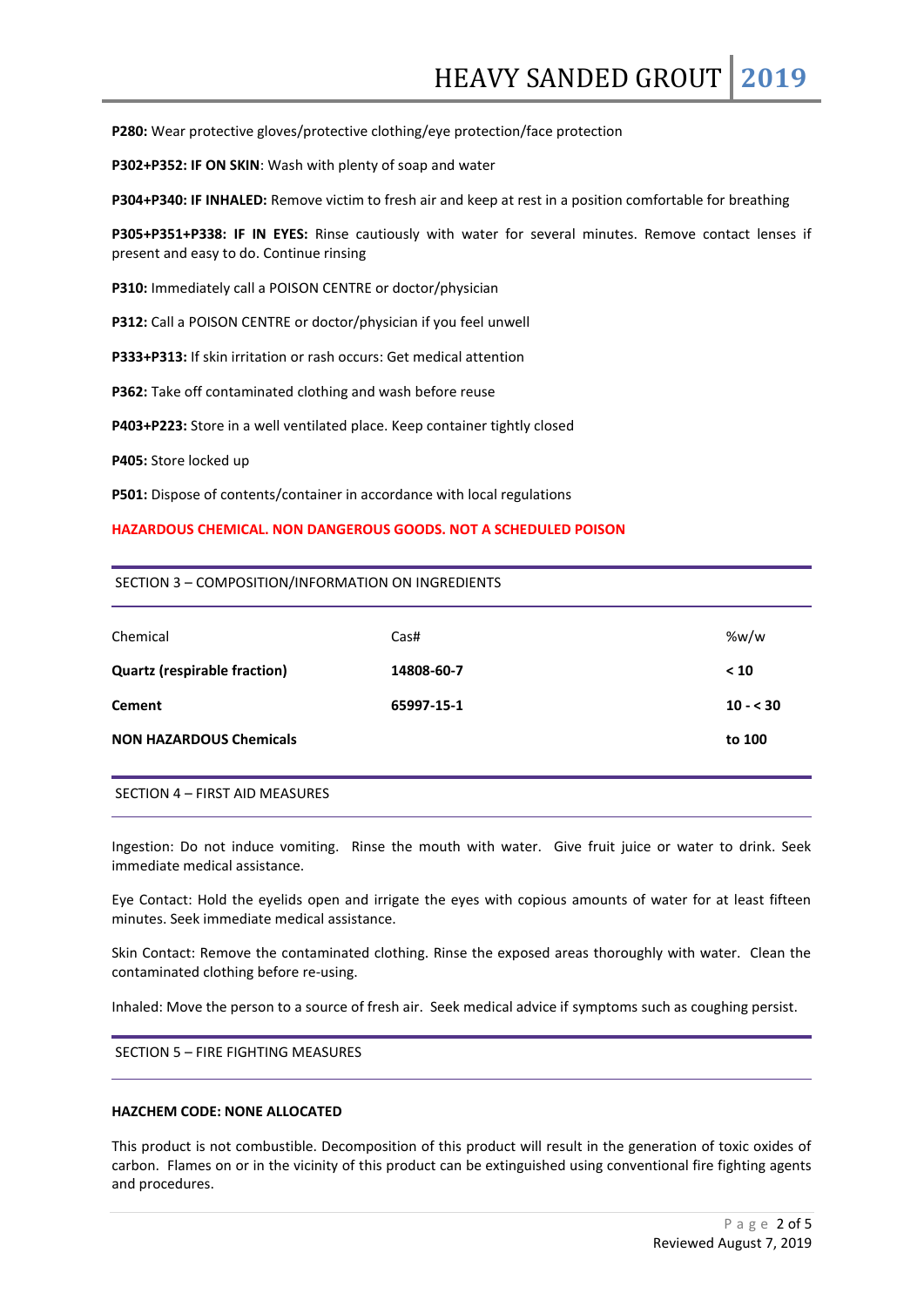## SECTION 6 – ACCIDENTAL RELEASE MEASURES

Avoid dust formation. For large spills, wear PVC gloves, dust goggles, overalls and a disposable Class P1 respirator (AS1715-1991). Do not allow the product to enter drains or surface water. Remove dry using conventional tools.

## SECTION 7 – HANDLING AND STORAGE

Store cool and dry. During storage and transport keep the product away from water based products and corrosive substances.

#### SECTION 8 – EXPOSURE CONTROLS/PERSONAL PROTECTION

Exposure Standards: An exposure standard for this product has not been allocated. The use of this product can lead to the generation of respirable dust. Morgan therefore advises that the time weighted average (TWA) airborne concentration of the product should not exceed 0.1mg per cubic metre of contaminated air.

Engineering Controls: Morgan advises that the product should be carefully mixed into the recommended volume of water in a large bucket and in a well ventilated area so as to minimise the tiler's exposure to respirable dust.

Personal Protective Equipment: Always handle and use this product with common sense and good industrial hygiene practices. Tilers should avoid all unnecessary skin contact with this product. Chronic health effects can be avoided by the use of a barrier cream.

#### SECTION 9 – PHYSICAL AND CHEMICAL PROPERTIES

| Appearance:           | Powder of various colours | Solubility:              | Slightly soluble |
|-----------------------|---------------------------|--------------------------|------------------|
| Odour:                | Similar to cement         | Specific gravity:        | >1               |
| Vapour Pressure:      | Not relevant              | Vapour Density:          | Not relevant     |
| <b>Melting Point:</b> | >1200 degrees Celsius     | <b>Boiling Point:</b>    | Not available    |
| Flammability:         | Not combustible           | <b>Explosion Limits:</b> | Not relevant     |
| pH:                   | 12 (1% solution)          | Ignition Temperature:    | Not relevant     |
|                       |                           |                          |                  |

#### SECTION 10 – STABILITY AND REACTIVITY

| Chemical stability:               | Stable when stored in a dry and cool environment. |
|-----------------------------------|---------------------------------------------------|
| Conditions to avoid:              | Moist and warm storage environment.               |
| Incompatible materials:           | Avoid exposing product to acids.                  |
| Hazardous decomposition products: | Product will release oxides of carbon.            |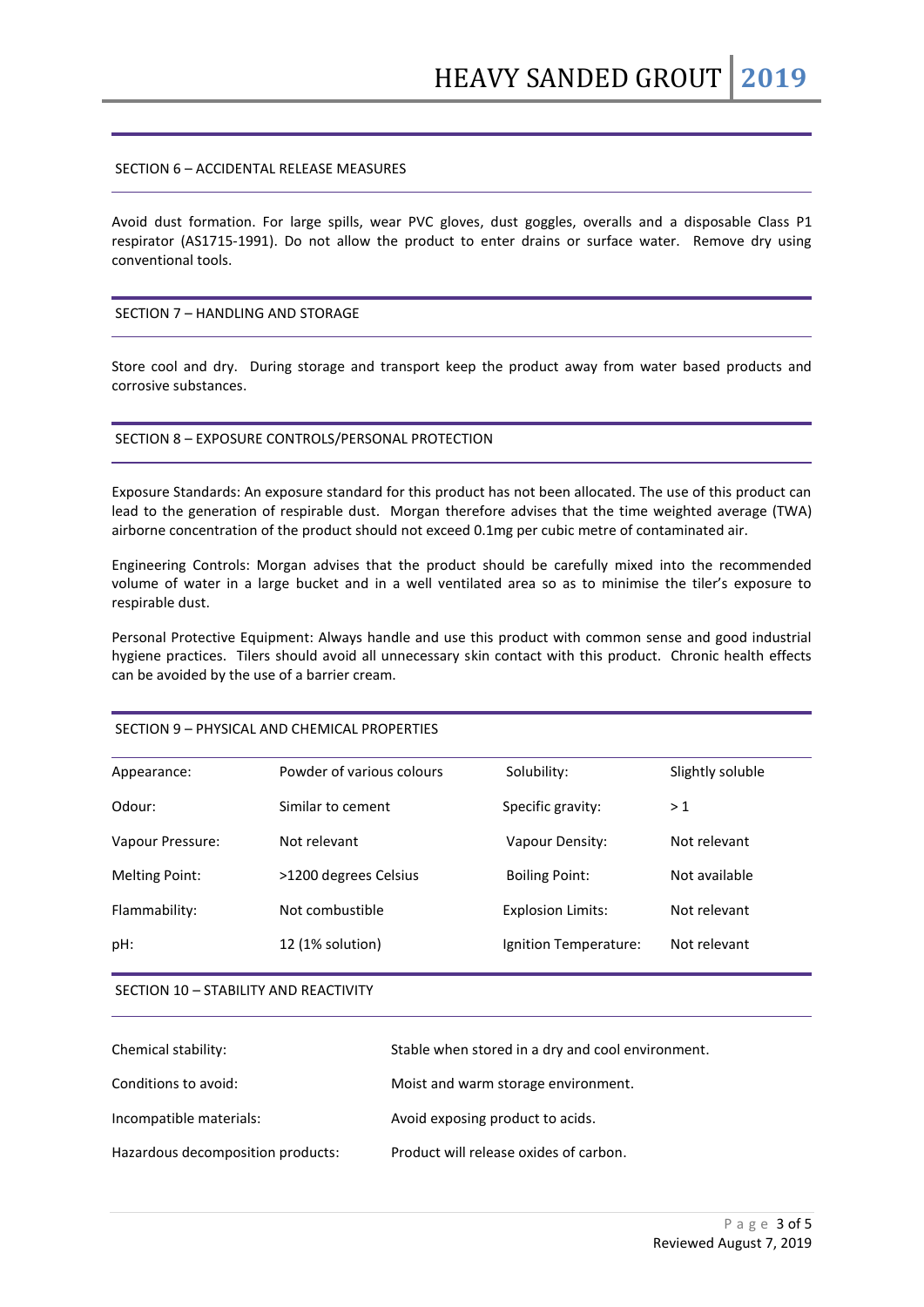Hazardous reactions: Product will react with acids.

#### SECTION 11- TOXICOLOGICAL INFORMATION

Adverse health effects due to the use of this product are not expected if the product is handled in accordance with this Safety Data Sheet and the products label. Symptoms that may arise if the product is mishandled are:

Ingestion: This product may cause mild burns to the mouth, throat and digestive tract.

Eye contact: This product may cause an inflammation of the eye.

Skin contact: This product may dry out the skin and cause mild alkali burns.

Inhaled: This product may cause an inflammation of the respiratory system.

Chronic health effects: In most individuals this product will cause a mild inflammation of the skin or dermatitis.

## SECTION 12 – ECOLOGICAL INFORMATION

This product can cause a pH shock to aquatic environments. Ensure appropriate measures are taken to prevent this product from entering the environment.

# SECTION 13 – DISPOSAL CONSIDERATIONS

This product can be treated as a common waste and can be cleaned up with a broom and shovel. Spills should be repacked into plastic lined buckets or into sealable plastic buckets. Before disposing please consult the chemical disposal regulations of the relevant Commonwealth, State, Territory or local government departments.

## SECTION 14 – TRANSPORT INFORMATION

# **NOT CLASSIFIED AS A DANGEROUS GOOD BY THE CRITERIA OF THE ADG CODE**

| UN Number:                            | None allocated | Hazchem Code:    | None allocated |
|---------------------------------------|----------------|------------------|----------------|
| Correct Shipping Name:                | None allocated | Packaging Group: | None allocated |
| Dangerous Goods Class: None allocated |                | EPG:             | None allocated |
| Subsidiary Risk:                      | None allocated |                  |                |
|                                       |                |                  |                |

#### SECTION 15 – REGULATORY INFORMATION

| Poisons Schedule: | A poisons schedule number has not been allocated to this product using the criteria<br>in the standard for the Uniform Scheduling of Drugs and Poisons (SUSDP). |
|-------------------|-----------------------------------------------------------------------------------------------------------------------------------------------------------------|
| AICS:             | The ingredients of this product are listed on the Australian Inventory of Chemical<br>Substances (AICS).                                                        |